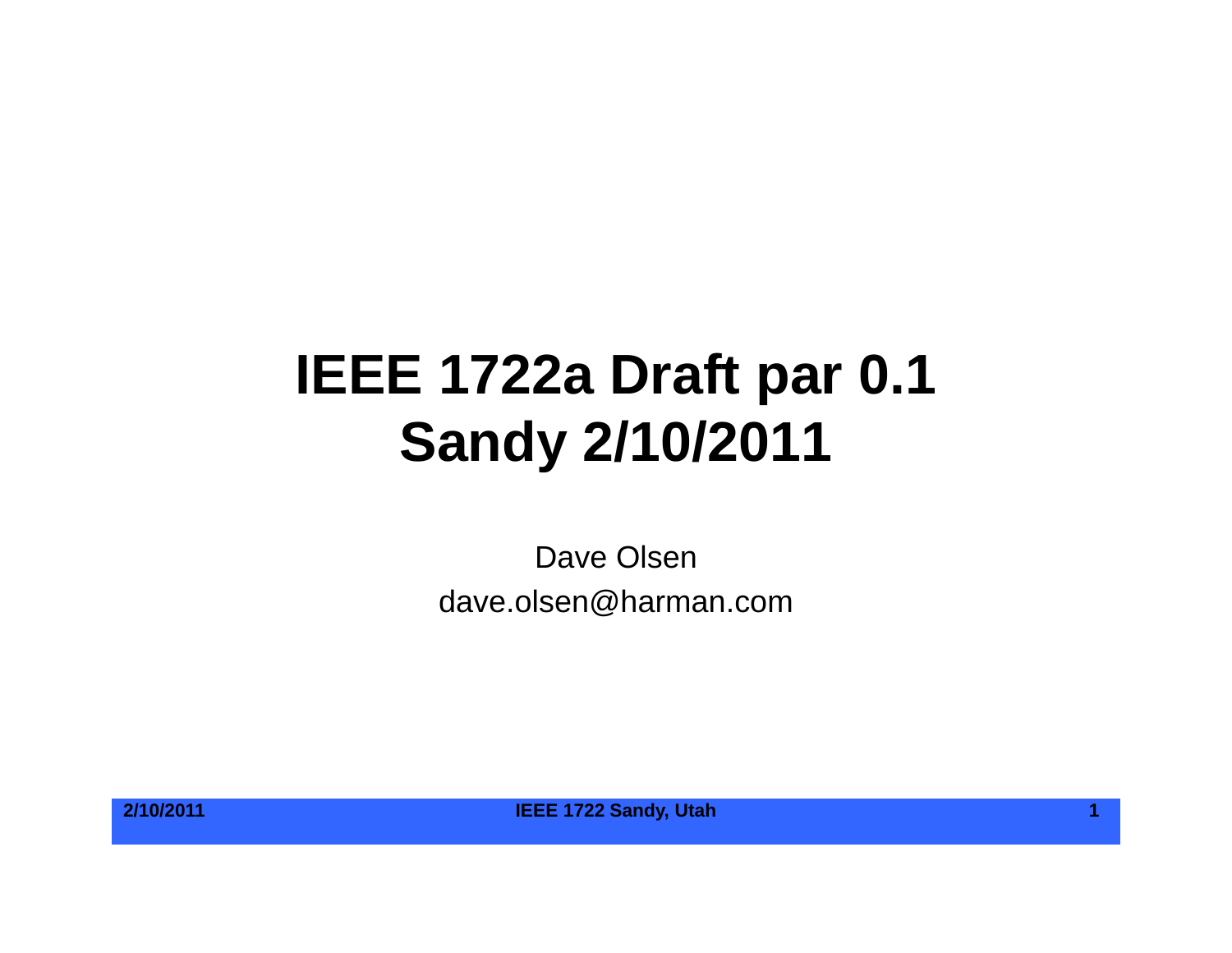# **Title (2.1)**

• Standard for Layer 2 Transport Protocol for Time Sensitive Applications in Bridged Local Area Networks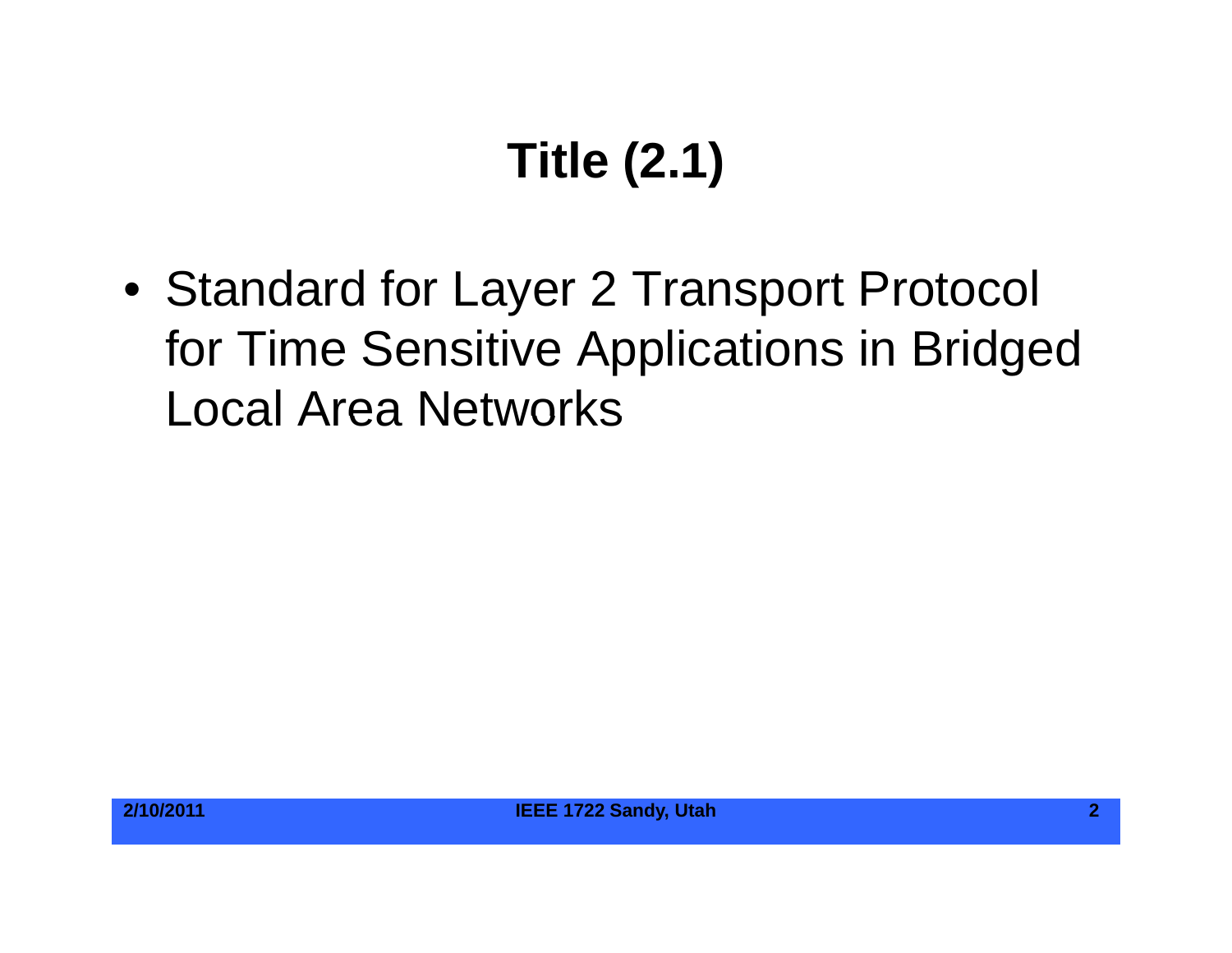#### **Misc.**

• Number of people expected to work on standard (5.1)

– 20

- Stakeholders (5.6)
	- Developers and users of bridged LAN and end-point systems supporting audio/video applications.

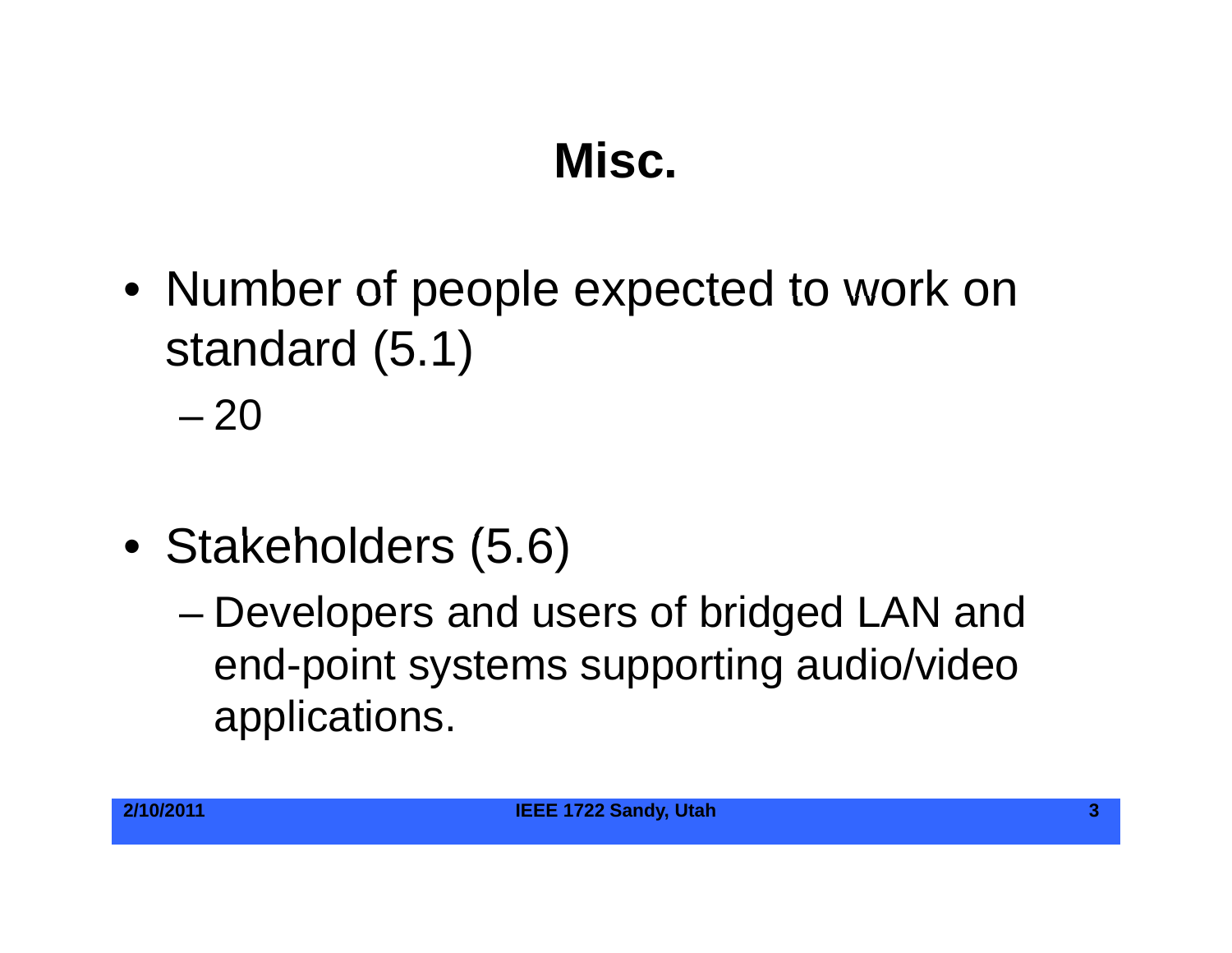### **PAR Scope (5.2)**

 $\bullet\,$  This standard specifies the protocol, data encapsulations, and presentation time procedures used to ensure interoperability between audio and video based end stations that use standard networking services provided by all IEEE 802 networks meeting QoS requirements for time-sensitive applications by leveraging concepts of IEC 61883.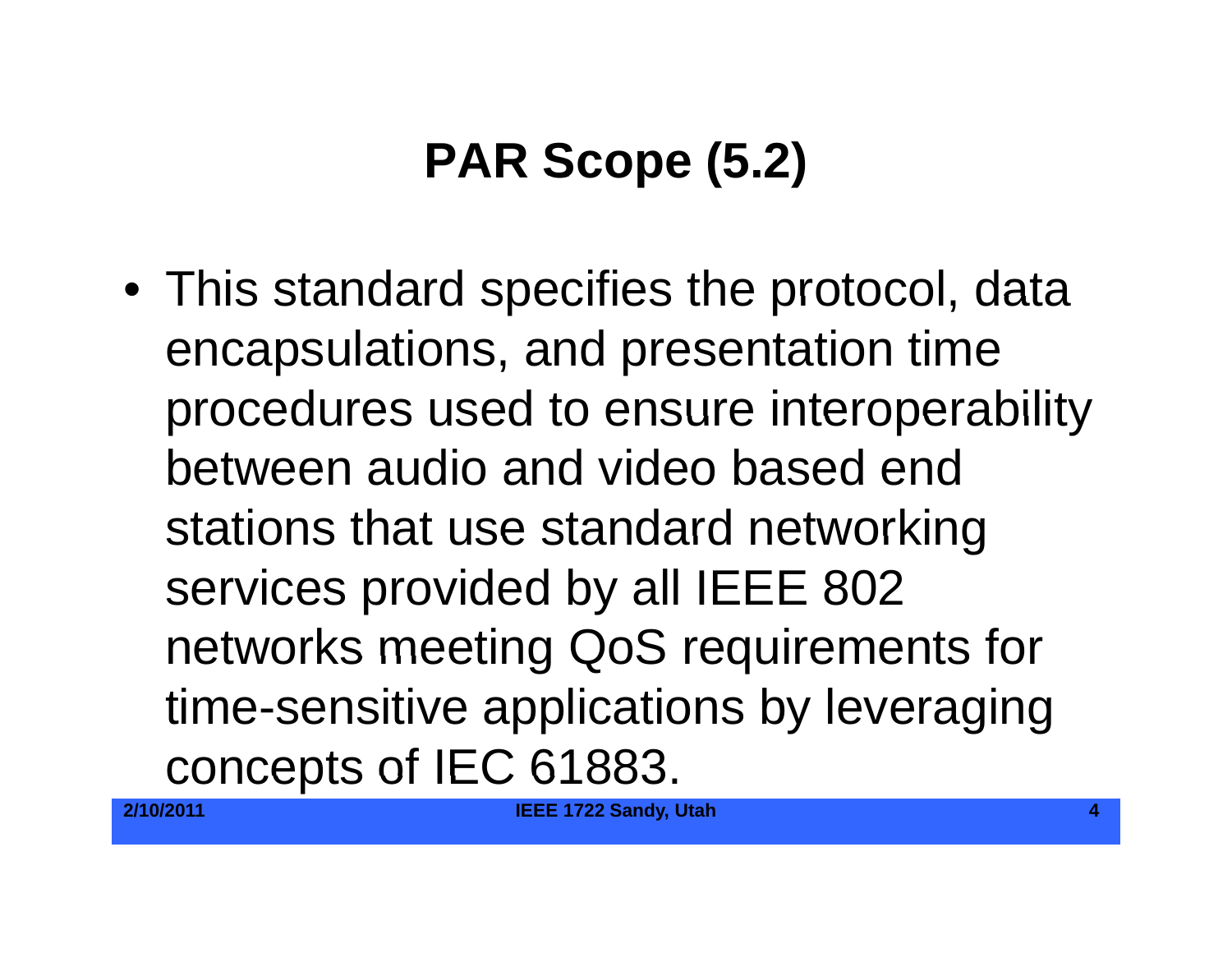#### **Original PAR Scope (5.2)**

• This standard specifies extensions to the IEEE 1722 protocol to expand the range of audio/video encapsulation formats and provide additional services to ensure interoperability between between audio and video based end stations.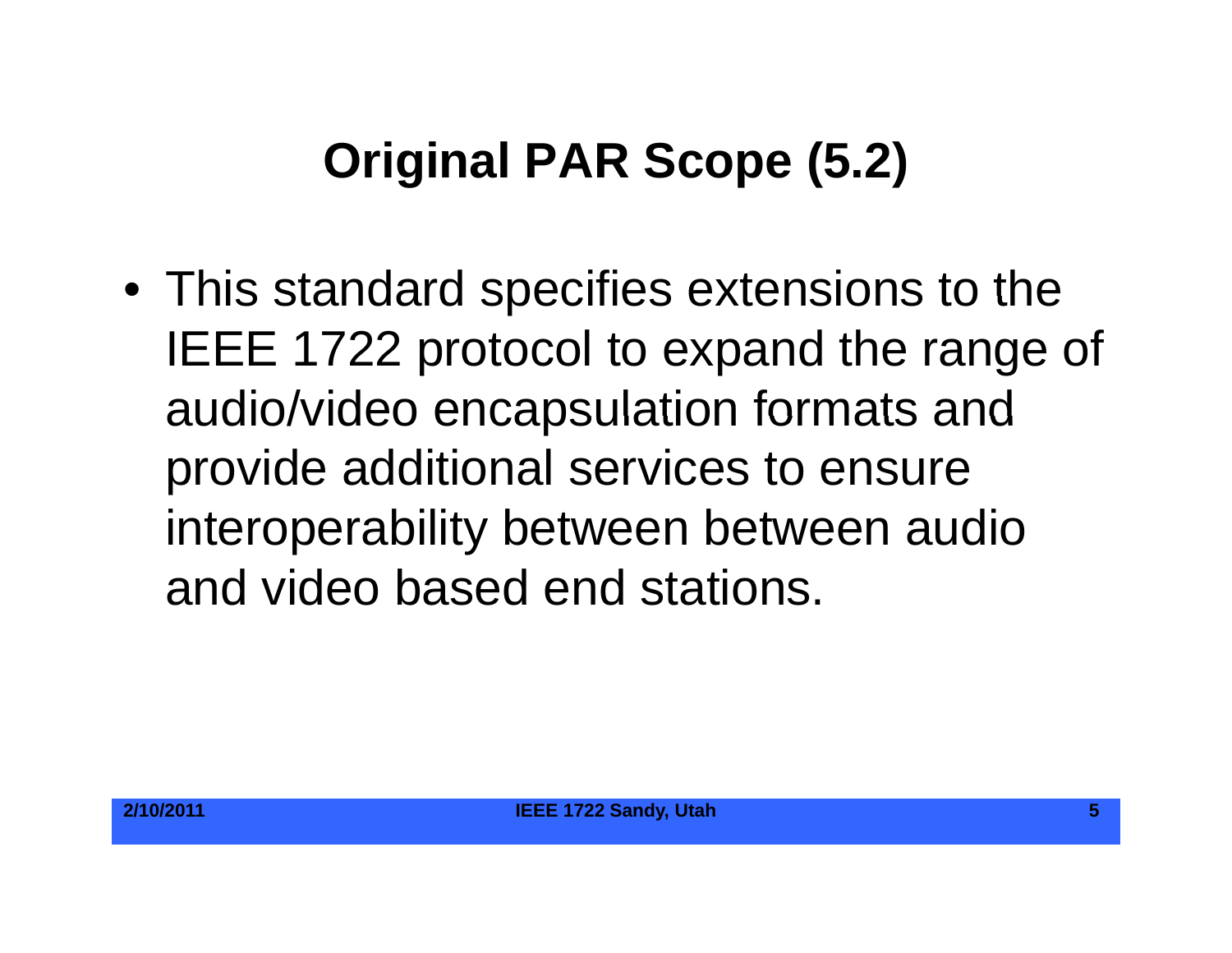#### **New PAR Scope (5.3)**

- Is the completion of this document contingent upon the completion of another document?
	- –No (assuming 802.1AS ever completes)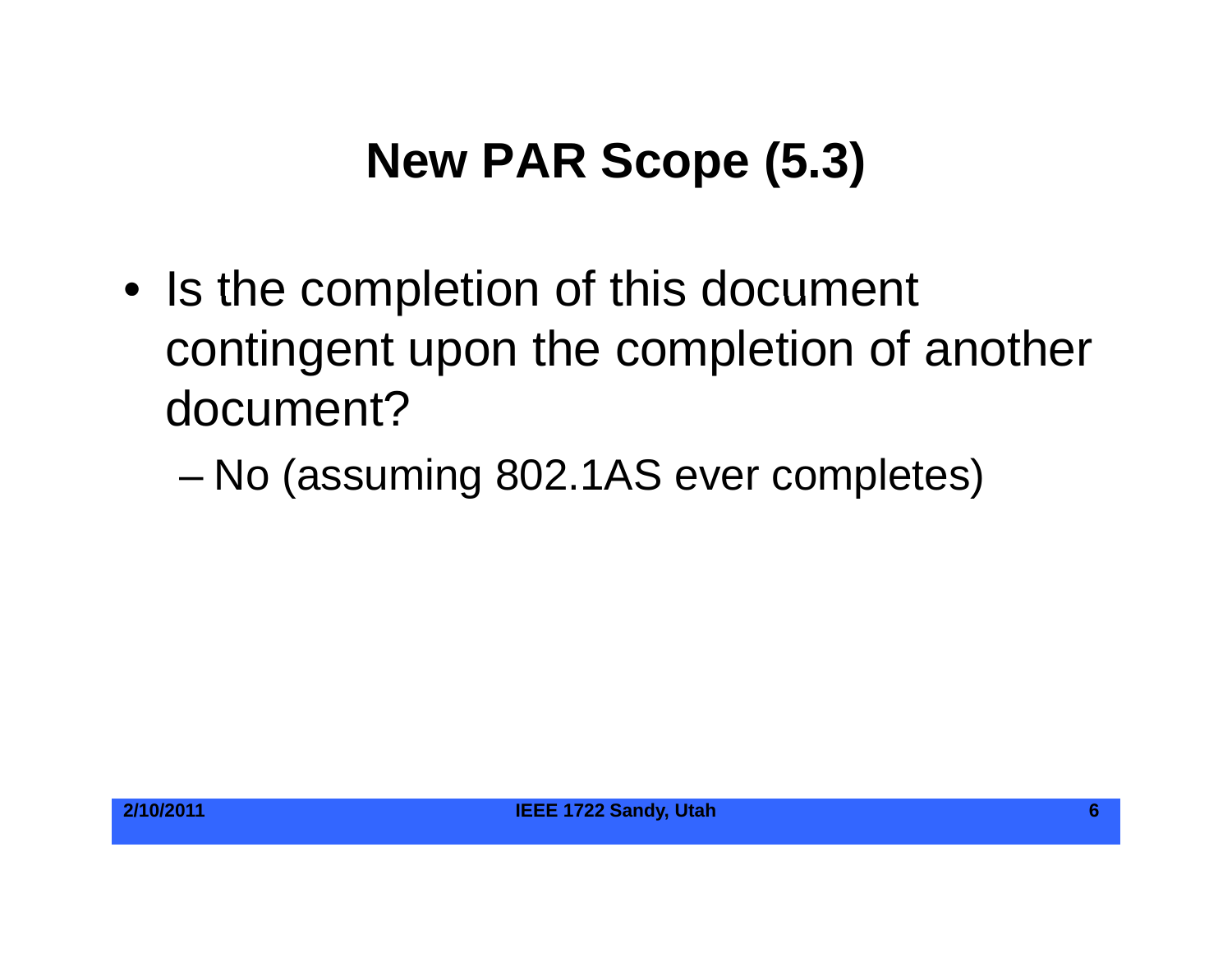#### **Original PAR Purpose (5.4)**

• This standard will facilitate interoperability between stations that stream timesensitive audio and/or video across LANs providing time synchronization and latency/bandwidth services by defining the packet format protocols and synchronization mechanisms.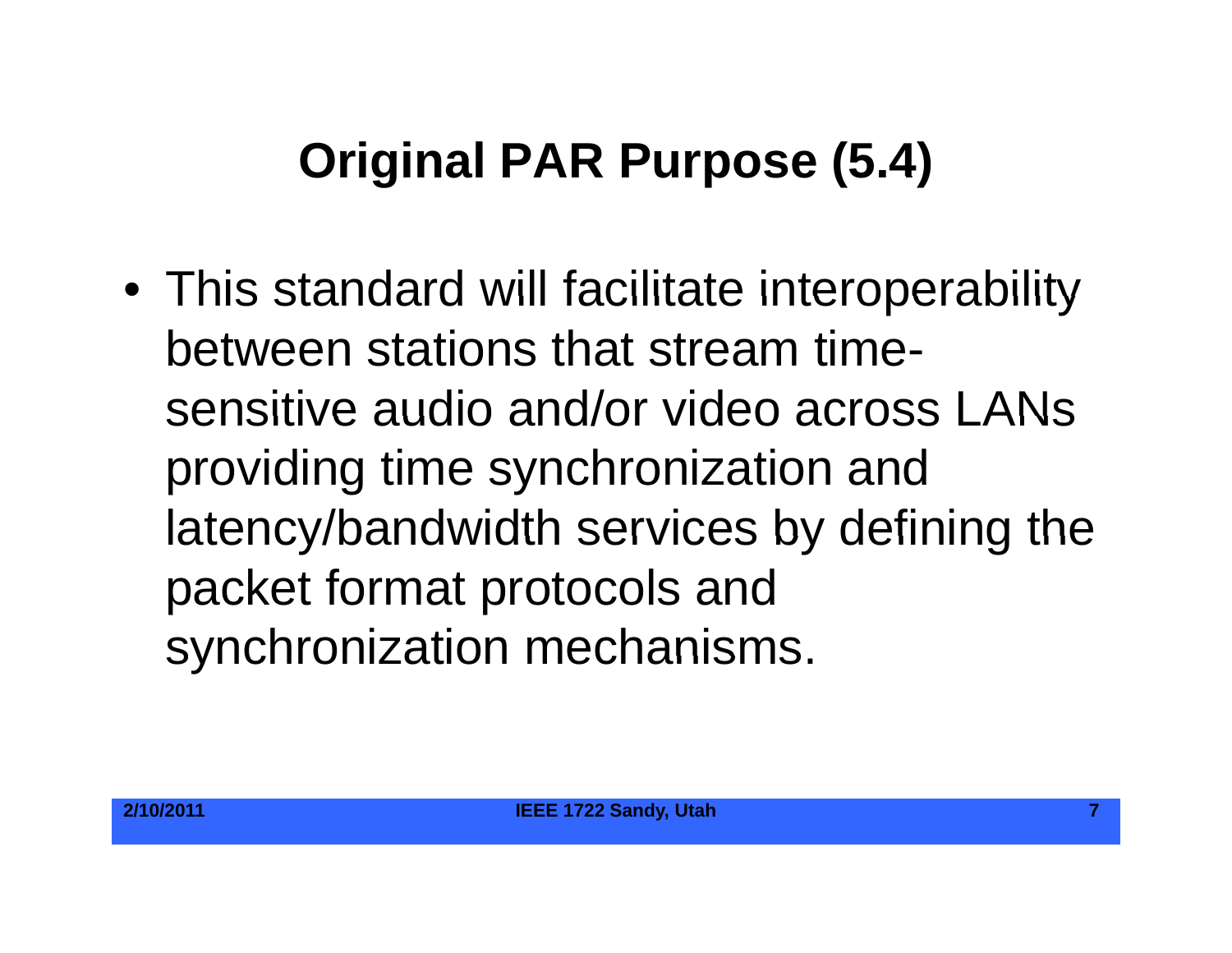#### **New PAR Purpose (5.4)**

 $\bullet\,$  This standard facilitates interoperability between stations that stream timesensitive audio and/or video across LANs providing time synchronization and latency/bandwidth services by defining additional packet format protocols and synchronization mechanisms.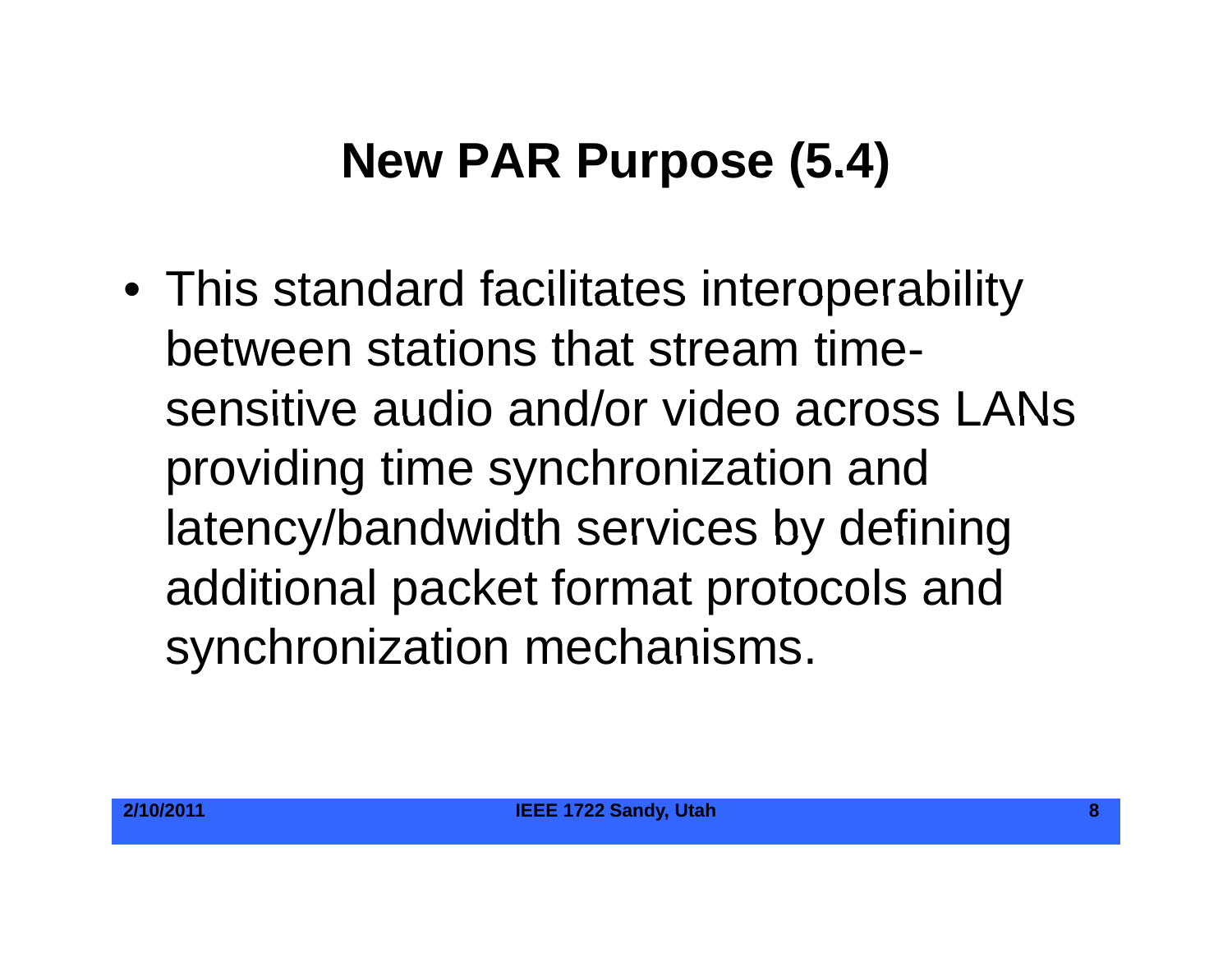#### **Original Need Original (5.5)**

- $\bullet$  Increasingly, entertainment media is digitally transported. Streaming audio/video and interactive applications over bridged LANs need to have comparable real-time performance with legacy analog distribution. There is significant end-user and vendor interest in defining a simple yet common method for handling real-time audio/video suitable for consumer electronics, professional A/V applications, etc.
- $\bullet$  Technologies such as IEEE 1394, Bluetooth and USB exist today but each has their own encapsulation, protocols, timing control, etc. such that building interworking functions is difficult. The use of a common audio/video transport over multiple IEEE 802 network types will realize operational and equipment cost benefits.
- $\bullet$ By ensuring that all IEEE 802 wired and wireless devices share a common set of transport mechanisms for time-sensitive audio/video streams, we lessen the effort of producing interworking units between IEEE 802 and other digital networks.

**2/10/2011 IEEE 1722 Sandy, Utah 9**